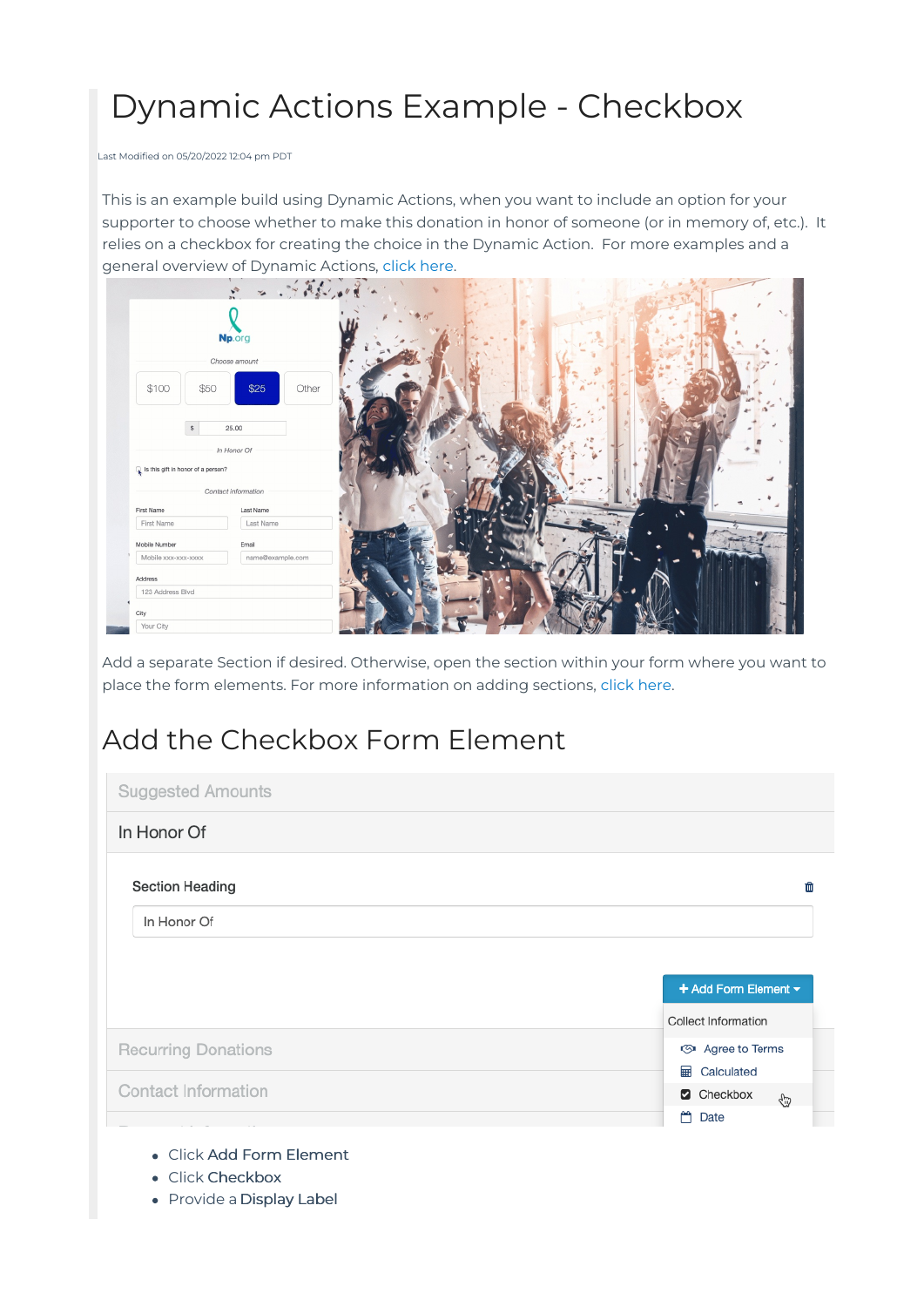- This is what will actually be seen on the form for your supporters to read.
- Example: Is this gift in honor of <sup>a</sup> person?
- Provide a Report Label if desired
	- This may be useful if the Display label is long, both for reporting and general usage
	- Example: Honor
- Select the Default Status for the checkbox, either Checked or Unchecked.
	- If the main focus is for honoring people, such as graduates, then checked may be a better choice to start
	- o If the option is just an additional nice function you wish to add, then unchecked may be a better choice to start.

 $\times$ 

• Click Save.

#### Add Form Element - Checkbox

| Is this gift in honor of a person? |   |        |      |
|------------------------------------|---|--------|------|
|                                    |   |        |      |
| Reporting Label <sup>®</sup>       |   |        |      |
| Honor                              |   |        |      |
|                                    |   |        |      |
| Default Status                     |   |        |      |
| Unchecked                          |   |        | ÷    |
|                                    |   |        |      |
|                                    | ŕ |        |      |
|                                    |   | Cancel | Save |

### Add the Short Answer Form Element(s)

- Click Add Form Element
- Click Short Answer
- Provide a Display Label
	- Example: Honoree Name
- Provide a Report Label if desired
- Click Save
- Repeat for extra information to collect, like the Honoree's email address.
	- Depending on what and why you want to collect the information, you may want to do this with <sup>a</sup> Long Answer Form Element, so your donor has more room to write their Dedication, Memory, etc.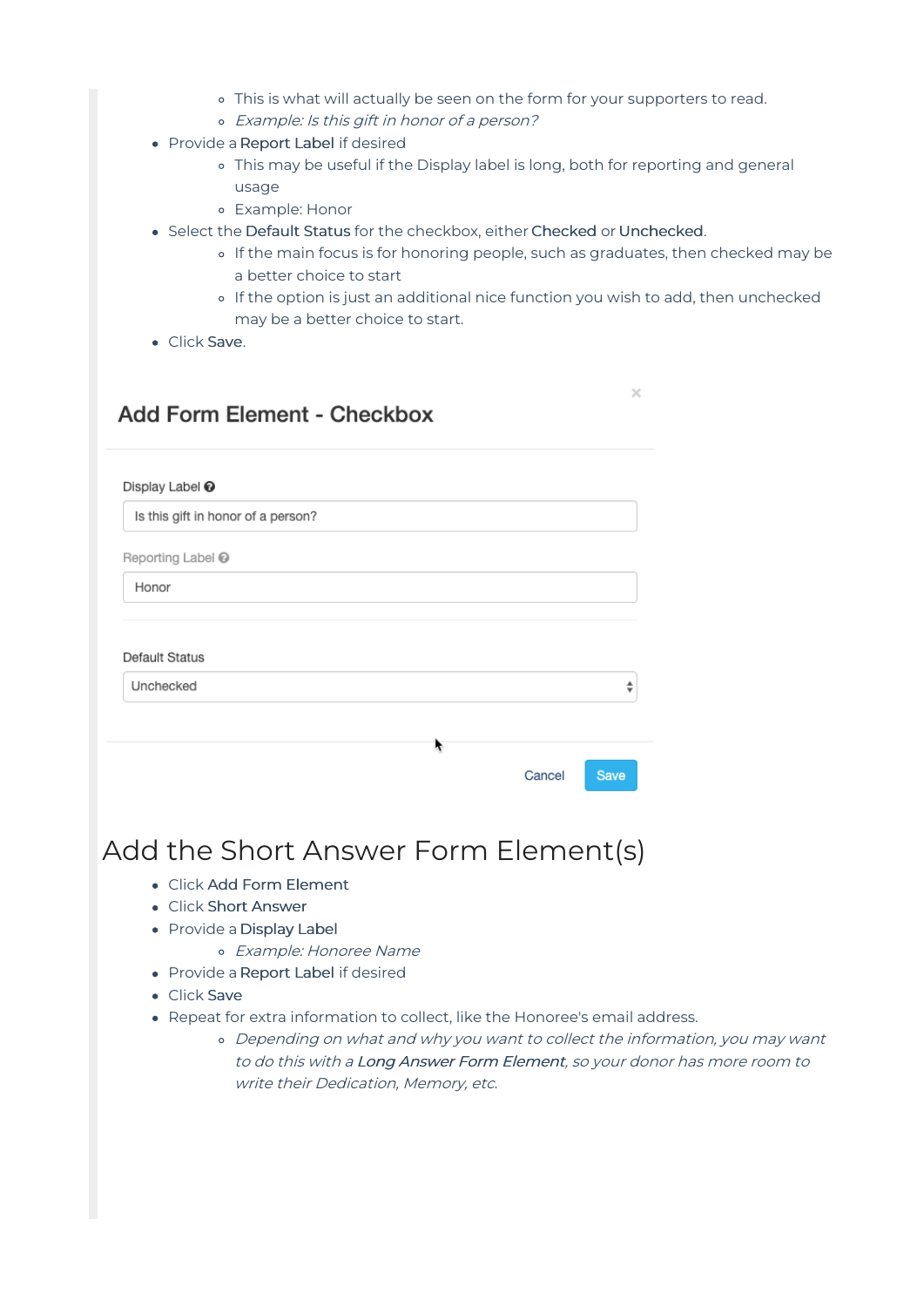| Honor         | <b>Checkbox</b>     | Show<br>Required<br>∩<br>区中品口面   |
|---------------|---------------------|----------------------------------|
| Honoree Name  | <b>Short Answer</b> | Required<br>Show<br>u<br>■中国 ■   |
| Honoree Email | <b>Short Answer</b> | Show<br>Required<br>o<br>2 中 口 血 |
|               |                     | + Add Form Element -             |

When you have everything ready, all the elements will initially be visible on your form. Now it is time to Show/Hide specific elements with Dynamic Actions in the Checkbox element.

| \$100         | \$25<br>\$50<br>Other                |
|---------------|--------------------------------------|
|               | \$<br>25.00                          |
|               | In Honor Of                          |
|               | □ Is this gift in honor of a person? |
| Honoree Name  |                                      |
| Enter Info    |                                      |
| Honoree Email |                                      |
| Enter Info    |                                      |
|               | Contact information                  |
| First Name    |                                      |
| First Name    |                                      |
|               |                                      |

Dynamic Action icon to the right of the Checkbox line.



It will open the Dynamic Action window with the "sentence" you need to complete to activate the Dynamic Action.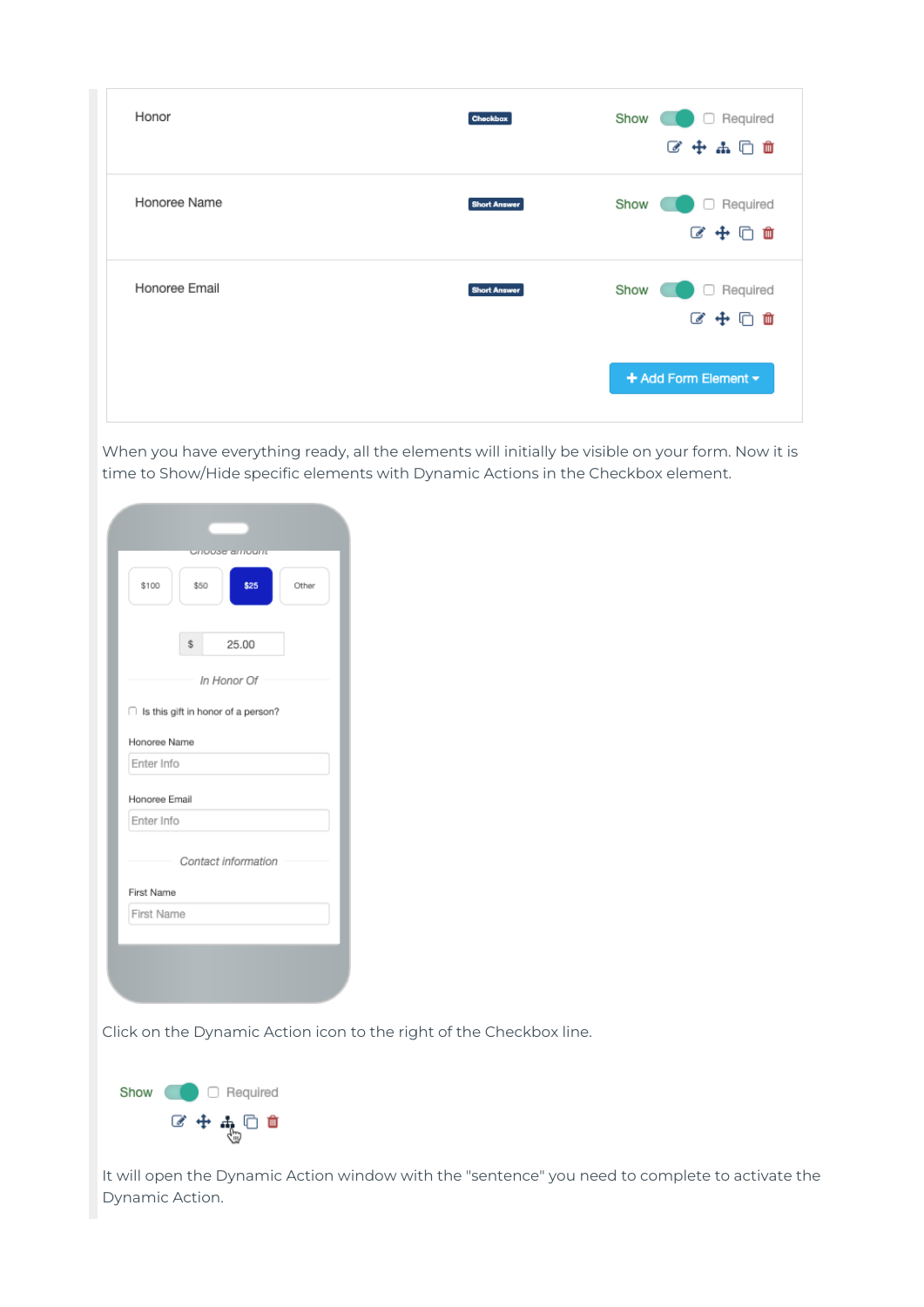| When [the Reporting Label] is [Checked/Unchecked] show [Short Answer/Long Answer Elements]                                                                                                                                                                                                                               |
|--------------------------------------------------------------------------------------------------------------------------------------------------------------------------------------------------------------------------------------------------------------------------------------------------------------------------|
| Click on the Select Value drop down.                                                                                                                                                                                                                                                                                     |
| Choose Checked.                                                                                                                                                                                                                                                                                                          |
|                                                                                                                                                                                                                                                                                                                          |
| ×                                                                                                                                                                                                                                                                                                                        |
| Setup Dynamic Action - Calculated                                                                                                                                                                                                                                                                                        |
| Make your online forms dynamic by showing elements based on user responses.                                                                                                                                                                                                                                              |
| When Honor                                                                                                                                                                                                                                                                                                               |
| is v Select value<br>0 Element Selected<br>show<br>$\checkmark$<br><b>Checked</b><br>Unchecked +                                                                                                                                                                                                                         |
| Click the 0 Element Selected dropdown                                                                                                                                                                                                                                                                                    |
| Select the Short and/or Long Form Elements created above.                                                                                                                                                                                                                                                                |
| Note: the Element Selected dropdown will show you all your added Form Elements across all<br>the different Sections. This could allow you to significantly change the look and feel of your<br>form by showing different images and videos, text and choices depending on which dynamic<br>actions your supporter takes. |
|                                                                                                                                                                                                                                                                                                                          |
|                                                                                                                                                                                                                                                                                                                          |
|                                                                                                                                                                                                                                                                                                                          |
|                                                                                                                                                                                                                                                                                                                          |
|                                                                                                                                                                                                                                                                                                                          |
|                                                                                                                                                                                                                                                                                                                          |
|                                                                                                                                                                                                                                                                                                                          |
|                                                                                                                                                                                                                                                                                                                          |
|                                                                                                                                                                                                                                                                                                                          |
|                                                                                                                                                                                                                                                                                                                          |
|                                                                                                                                                                                                                                                                                                                          |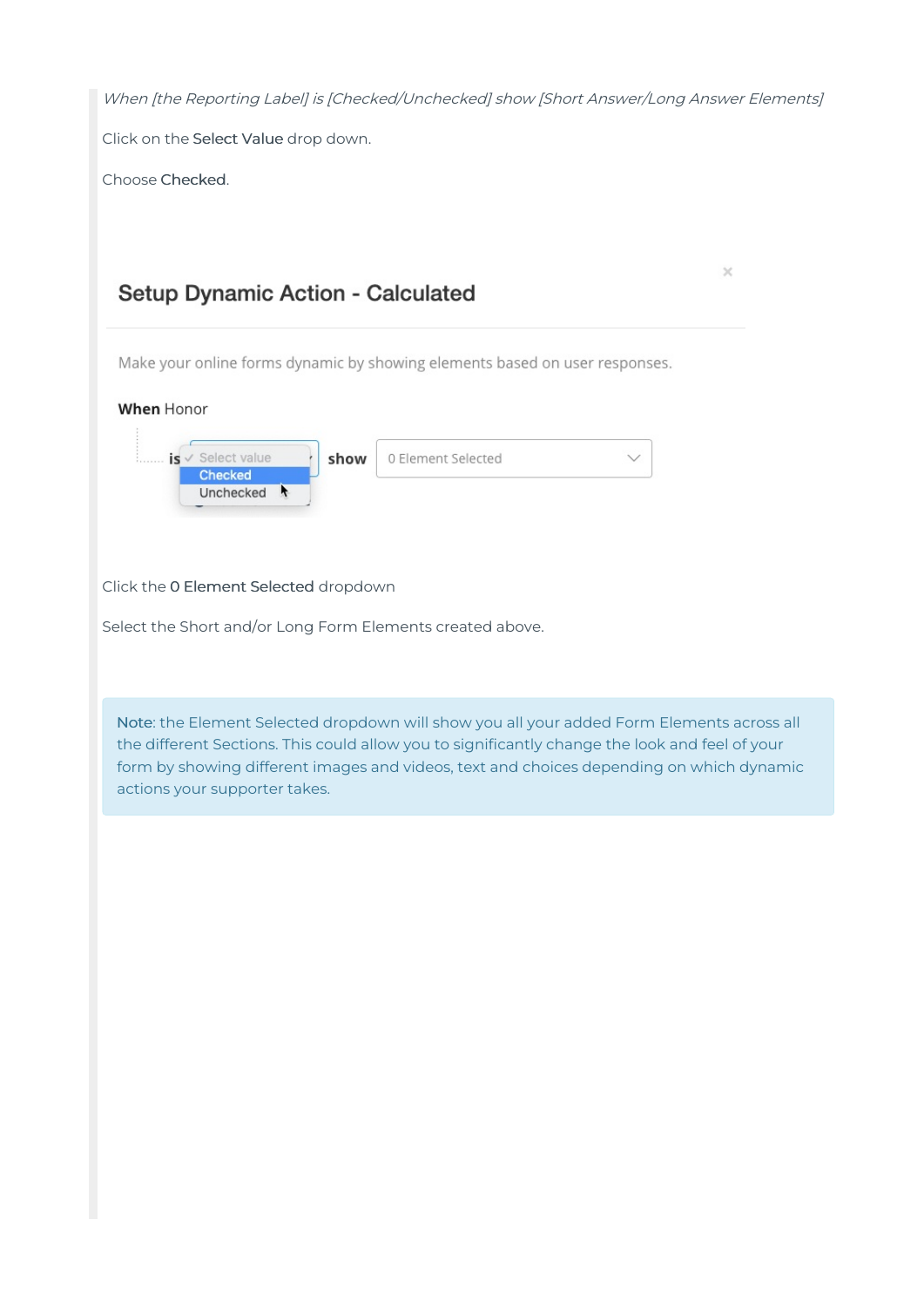### Setup Dynamic Action - Calculated

Make your online forms dynamic by showing elements based on user responses.

| is                        | Checked<br>$\checkmark$                      | show            | 0 Element Selected                                                                                                                                  |  |
|---------------------------|----------------------------------------------|-----------------|-----------------------------------------------------------------------------------------------------------------------------------------------------|--|
| <b>O</b> Add new value    |                                              | Search elements |                                                                                                                                                     |  |
|                           |                                              |                 | Clear All                                                                                                                                           |  |
|                           |                                              |                 | In Honor Of                                                                                                                                         |  |
|                           |                                              |                 | Honoree Name<br>⊕                                                                                                                                   |  |
|                           |                                              |                 | Honoree Email                                                                                                                                       |  |
|                           |                                              |                 | <b>Elements</b>                                                                                                                                     |  |
|                           |                                              |                 | Terms                                                                                                                                               |  |
| <b>Reset Action</b>       |                                              |                 | Cancel<br>Save                                                                                                                                      |  |
|                           | When everything is ready, click Save.        |                 | If you need to start over, you can click Reset Action.<br>The elements that are included in a Dynamic Action will now be noted in your form design. |  |
| Honor<br>Sets: 2 Elements |                                              |                 | Required<br>Show<br>Checkbox<br><b>Dynamic</b>                                                                                                      |  |
|                           |                                              |                 | ■●中品□■                                                                                                                                              |  |
| Honoree Name              | Set by: 'Is this gift in honor of a person?' |                 | Show<br>□ Required<br>Short Answer                                                                                                                  |  |
|                           |                                              |                 | <b>Dynamic</b><br>■ 中 小 ロ                                                                                                                           |  |
| Honoree Email             |                                              |                 | Show<br>Required<br><b>Short Answer</b>                                                                                                             |  |
|                           | Set by: 'Is this gift in honor of a person?' |                 | <b>Dynamic</b><br>6 中 口 血                                                                                                                           |  |